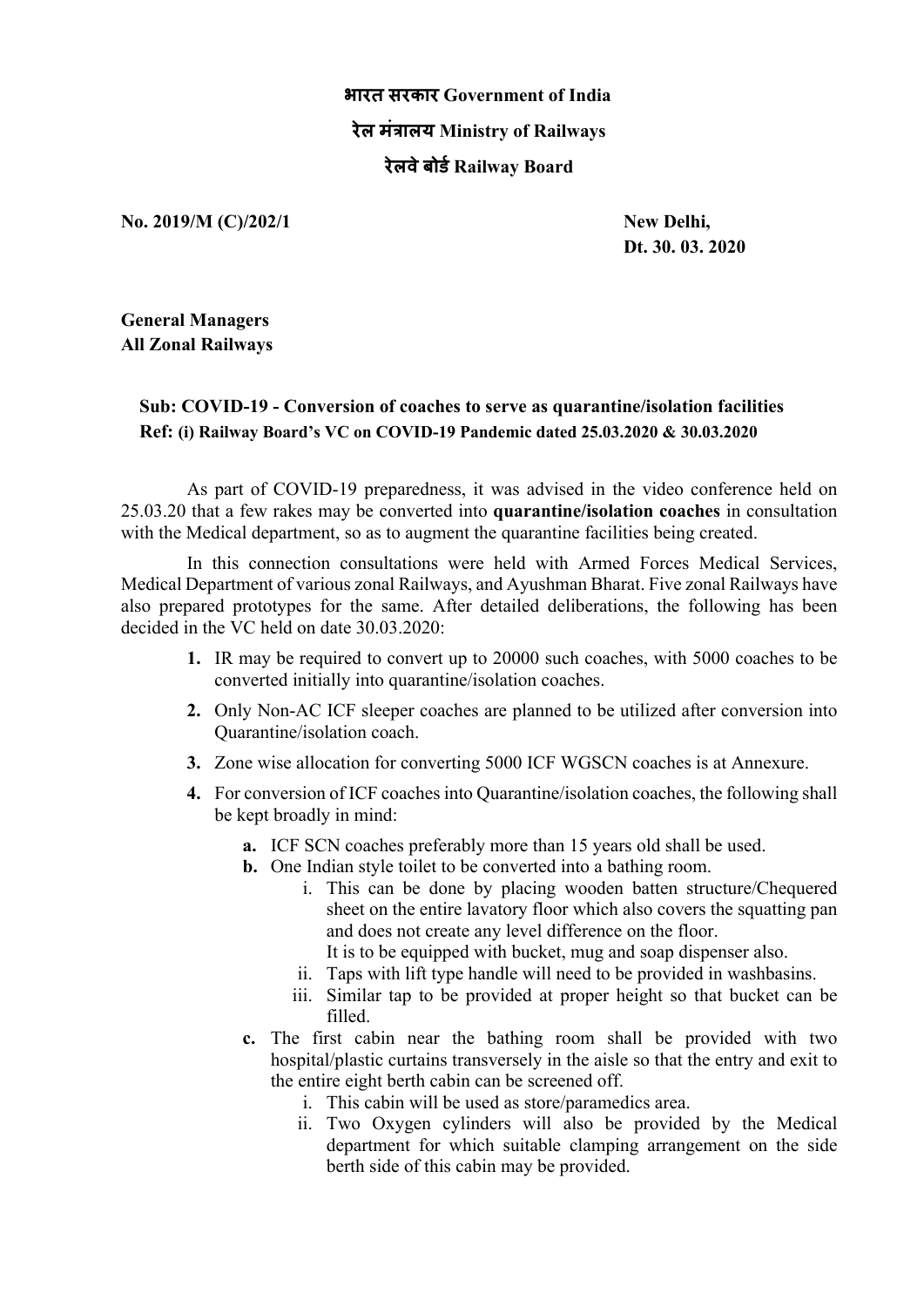- **d.** Both middle berths to be removed in each cabin.
- **e.** Extra bottle holders shall be provided in each cabin for holding medical equipment, two for each berth.
- **f.** Extra 3 peg coat hooks, 2 per cabin to be provided
- **g.** Mosquito net to be provided on windows to avoid mosquito's entry inside and have proper ventilation too.
- **h.** Each cabin will be provided with 3 dustbins with foot operated lids of Red, Blue and Yellow Colour suitably lined with garbage bags.
- **i.** For insulation of the coaches, Bamboo/Khus mats may be affixed/pasted on roof and each side of coach above and below windows to shield effect of heat inside coach.
- **j.** All charging points for laptop and mobile to be functional.
- **k.** It must be ensured that all amenity fittings are in place, upholstery is in good condition and broken panels etc. are replaced.
- **5.** DG RHS will issue detailed SOP for operation and use of these quarantine/isolation coaches/trains.
- **6.** The Zonal Railways are advised to plan for the above modifications immediately and advise the date of readiness of these rakes to Board immediately.
- **7.** This issues with the approval of MRS, MTR, FC, DG RHS and MT

**(Vinay Srivastava) Exe. Dir. Mech. Engg. (Chg.) Railway Board**